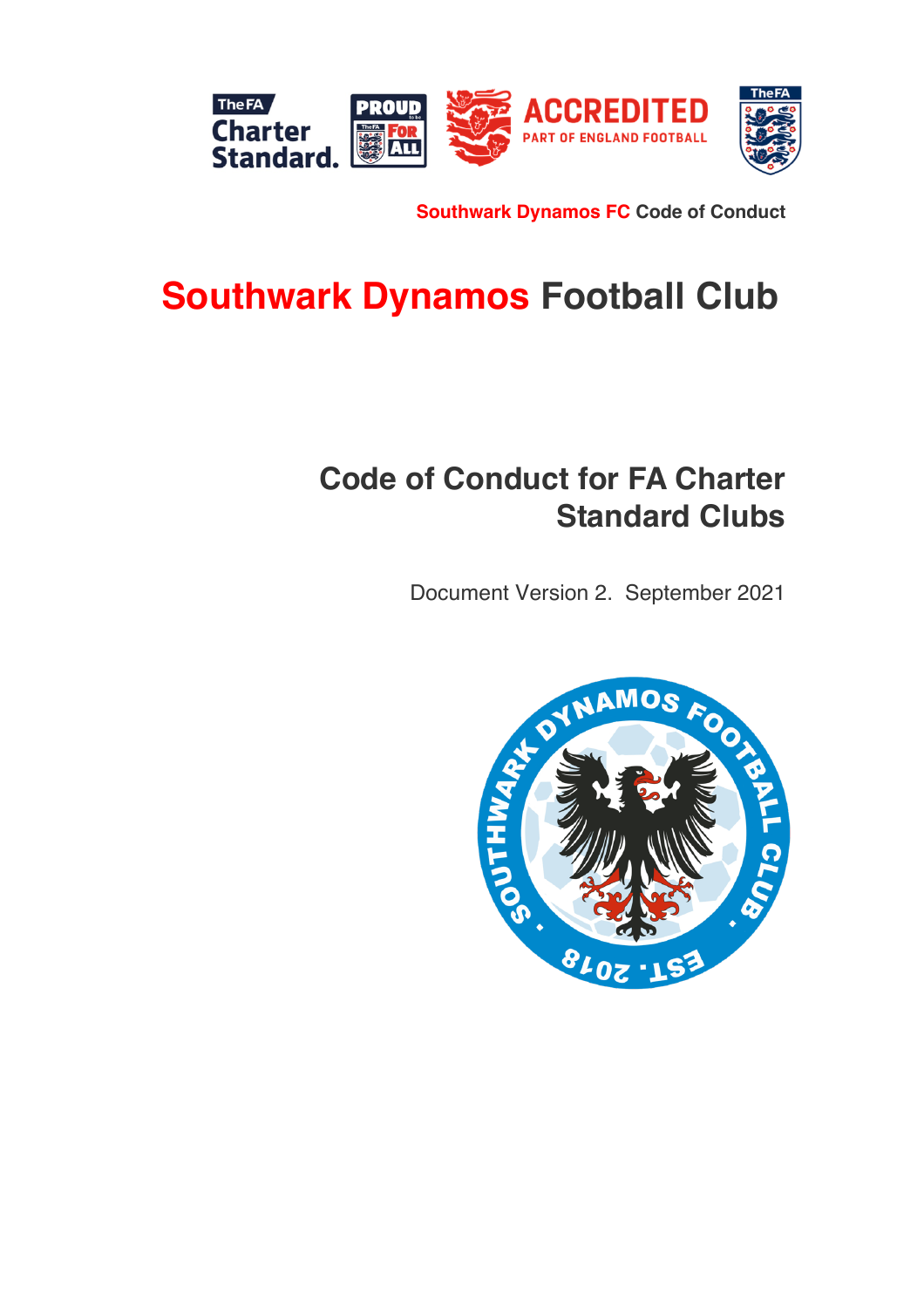### **Contents**

| 6. Anti-Discrimination and Equal Opportunities Policies for |
|-------------------------------------------------------------|
| 7. Southwark Dynamos FC Anti Discrimination Policy 7        |
| 8. Southwark Dynamos FC Equal Opportunities Policy  8       |
|                                                             |
|                                                             |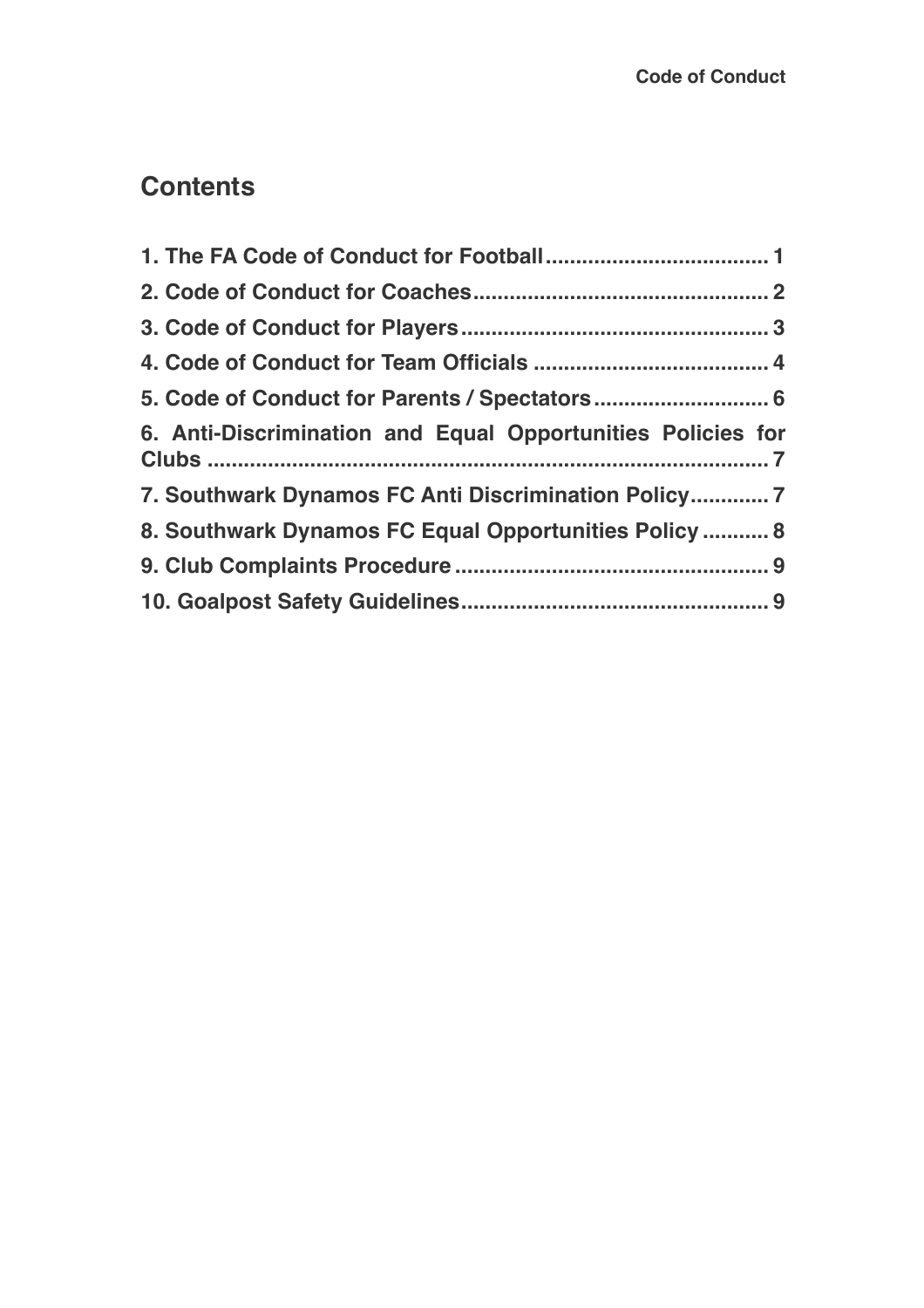#### **1. The FA Code of Conduct for Football**

Football is the national game. All those involved with the game at every level and whether as a player, match official, coach, owner or administrator, have a responsibility, above and beyond compliance with the law, to act according to the highest standards of integrity, and to ensure that the reputation of the game is, and remains, high. This code applies to all those involved in football under the auspices of The Football Association:

• The Community

Football, at all levels, is a vital part of a community. Football will take into account community feeling when making decisions.

• Equality

Football is opposed to discrimination of any form and will promote measures to prevent it, in whatever form, from being expressed.

• Participants

Football recognises the sense of ownership felt by those who participate at all levels of the game. This includes those who play, those who coach or help in any way, and those who officiate, as well as administrators and supporters. Football is committed to appropriate consultation.

• Young People

Football acknowledges the extent of its influence over young people and pledges to set a positive example.

• Propriety

Football acknowledges that public confidence demands the highest standards of financial and administrative behaviour within the game, and will not tolerate corruption or improper practices.

• Trust and Respect

Football will uphold a relationship of trust and respect between all involved in the game, whether they are individuals, clubs or other organisations.

• Violence

Football rejects the use of violence of any nature by anyone involved in the game.

• Fairness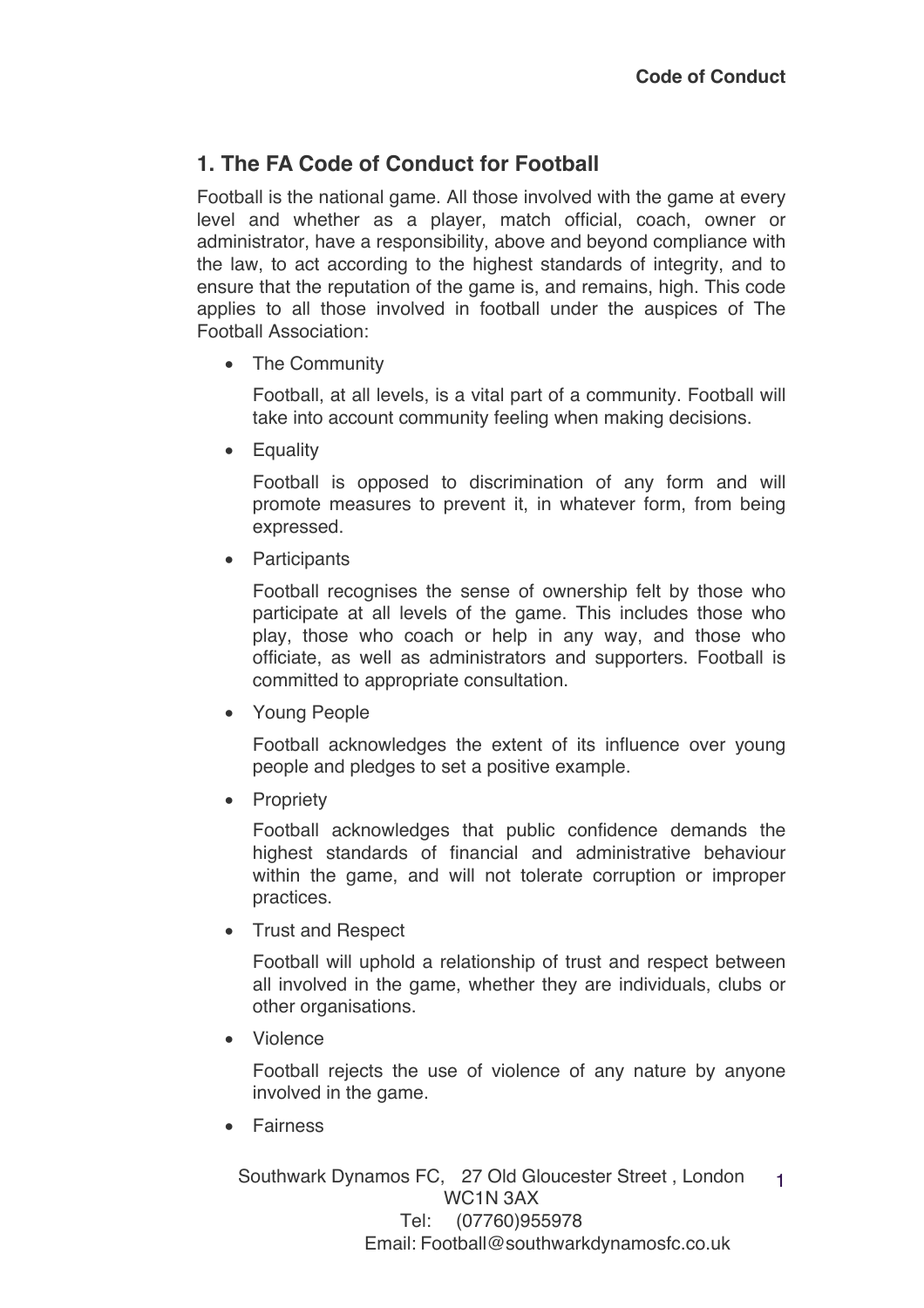Football is committed to fairness in its dealings with all involved in the game.

• Integrity and Fair Play

Football is committed to the principle of playing to win consistent with Fair Play.

#### **2. Code of Conduct for Coaches**

Coaches are the key to the establishment of ethics in football. Their concepts of ethics are their attitude directly affects the behaviour of players under their supervision. Coaches are, therefore, expected to pay particular care to the moral aspect of their conduct.

Coaches have to be aware that almost all of their everyday decisions and choices of actions, as well as strategic targets, have ethical implications. It is natural that winning constitutes a basic concern for coaches. This code is not intended to conflict with that. However, the code calls for coaches to disassociate themselves from a "win-at-allcosts" attitude.

Increased responsibility is requested from coaches involved in coaching young people. The health, safety, welfare and moral education of young people are a first priority, before the achievement or the reputation of the club, school, coach or parent.

Set out below is The F.A. Coaches Association Code of Conduct (which reflects the standards expressed by the National Coaching Foundation and the National Association of Sports Coaches), which forms the benchmark for all involved in coaching:

- 1. Coaches must respect the rights, dignity and worth of each and every person and treat each equally within the context of the sport.
- 2. Coaches must place the well-being and safety of each player above all other considerations, including the development of performance.
- 3. Coaches must adhere to all guidelines laid down by governing bodies.
- 4. Coaches must develop an appropriate working relationship with each player based on mutual trust and respect.
- 5. Coaches must not exert undue influence to obtain personal benefit or reward.
- 6. Coaches must encourage and guide players to accept responsibility for their own behaviour and performance.
- 7. Coaches must ensure that the activities they direct or advocate are appropriate for the age, maturity, experience and ability of players.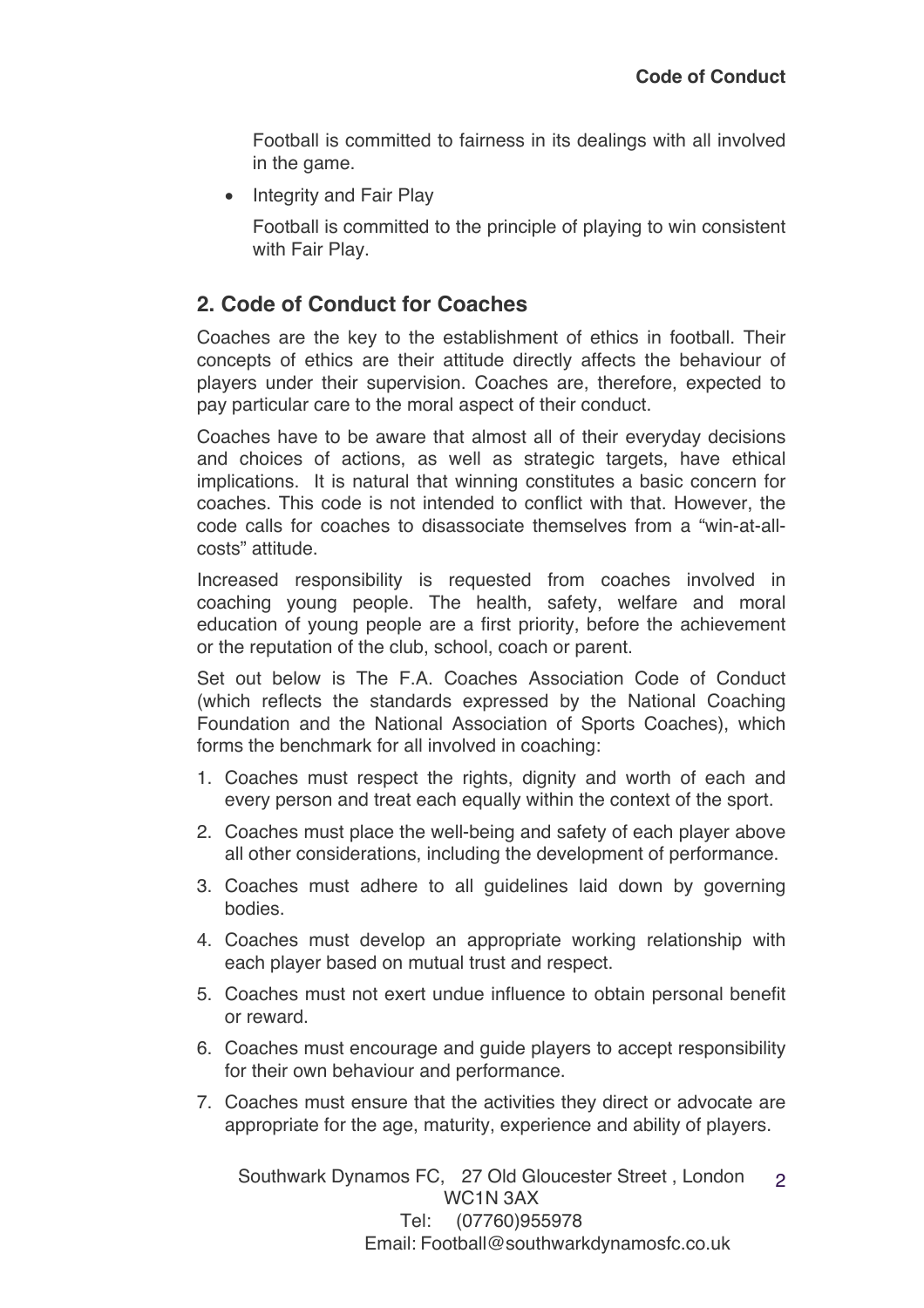- 8. Coaches should, at the outset, clarify with the players (and, where appropriate, parent) exactly what is expected of them and also what they are entitled to expect from their coach.
- 9. Coaches must co-operate fully with other specialists (e.g. other coaches, officials, sports scientists, doctors, physiotherapists) in the best interests of the player.
- 10.Coaches must always promote the positive aspects of the sport (e.g. fair play) and never condone violations of the Laws of the Game, behaviour contrary to the spirit of the Laws of the Game or relevant rules and regulations or the use of prohibited substances or techniques.
- 11.Coaches must consistently display high standards of behaviour and appearance.
- 12.Coaches must not use or tolerate inappropriate language.

#### **3. Code of Conduct for Players**

Players are the most important people in the sport. Playing for the team, and for the team to win, is the most fundamental part of the game. But not winning at any cost; Fair Play and respect for all others in the game is fundamentally important.

This Code focuses on players involved in League football. Nevertheless, the key concepts in the Code are valid for players at all levels.

The obligations towards the game are that a player should:

- 1. Make every effort to develop their own sporting abilities, in terms of skill, technique, tactics and stamina.
- 2. Give maximum effort and strive for the best possible performance during a game, even if his team is in a position where the desired result has already been achieved.
- 3. Set a positive example for others, particularly young players and supporters.
- 4. Avoid all forms of gamesmanship and time-wasting.
- 5. Always have regard for the best interests of the game, including where publicly expressing an opinion on the game and any particular aspect of it, including others involved in the game.
- 6. Not use inappropriate language.

The obligations towards their own team are that a player should:

1. Make every effort consistent with Fair Play and the Laws of the Game to help his own team win.

Southwark Dynamos FC, 27 Old Gloucester Street , London WC1N 3AX Tel: (07760)955978 3

Email: Football@southwarkdynamosfc.co.uk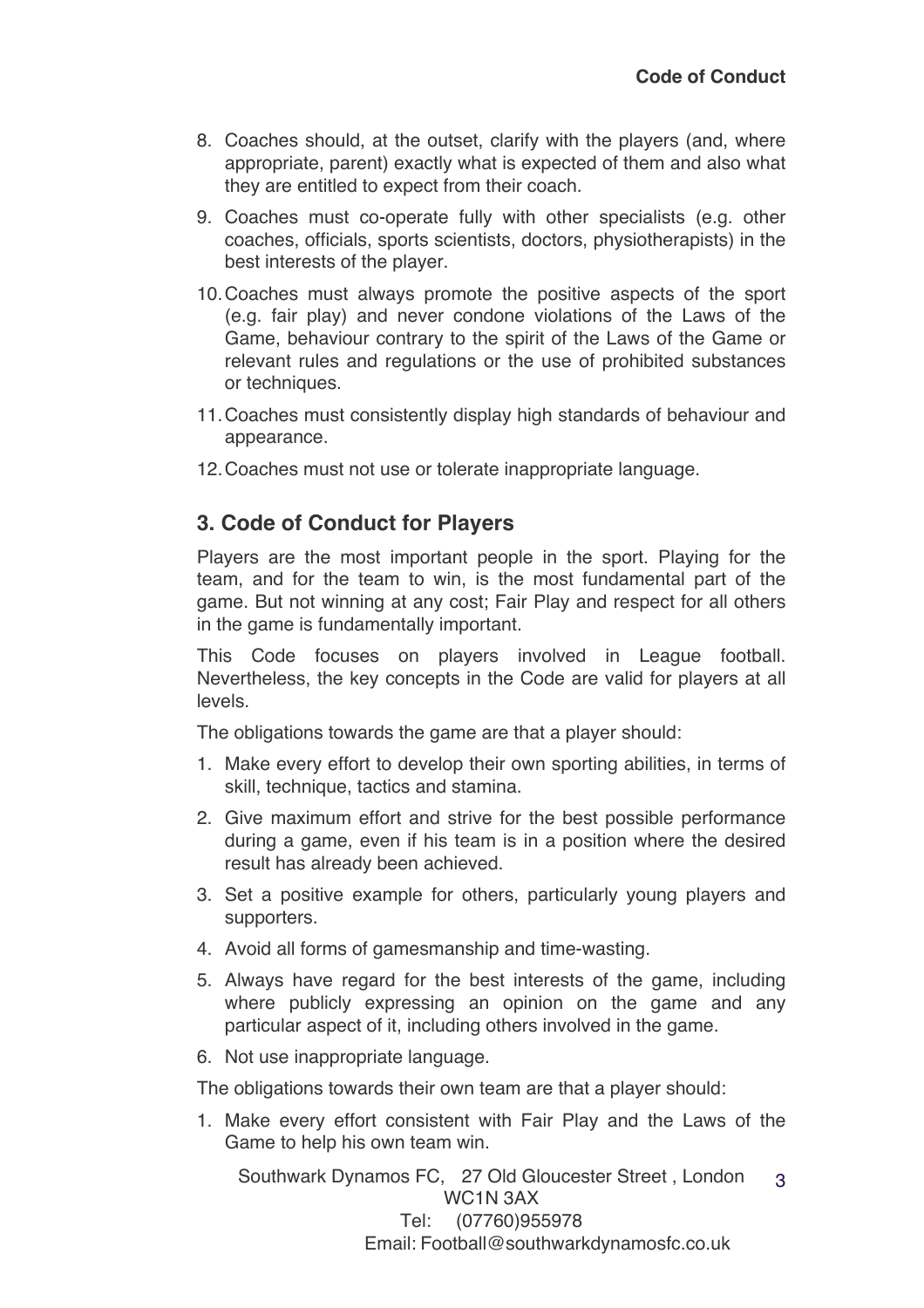2. Resist any influence, which might, or might be seen to, bring into question his commitment to the team winning.

In terms of respect for the Laws of the Game and competition rules, a player should:

- 1. Know and abide by the Laws, rules and spirit of the game, and the competition rules.
- 2. Accept success and failure, victory and defeat, equally.
- 3. Resist any temptation to take banned substances or use banned techniques.

In terms of respect towards opponents, a player should:

- 1. Treat opponents with due respect at all times, irrespective of the result of the game.
- 2. Safeguard the physical fitness of opponents, avoid violence and rough play, and help injured opponents.

In terms of respect for the match officials, a player should:

- 1. Accept the decision of the Match Official without protest.
- 2. Avoid words or actions which may mislead a Match Official.
- 3. Show due respect towards Match Officials.

In terms of obligations towards team officials, a player should:

- 1. Abide by the instructions of their Coach and Team Officials, provided they do not contradict the spirit of this Code.
- 2. Show due respect towards the Team Officials of the opposition.

In terms of obligations towards the supporters, a player should:

1. Show due respect to the interests of all supporters.

#### **4. Code of Conduct for Team Officials**

This Code applies to all team / club officials (although some items may not apply to all officials).

The obligations towards the Game are that the team official should: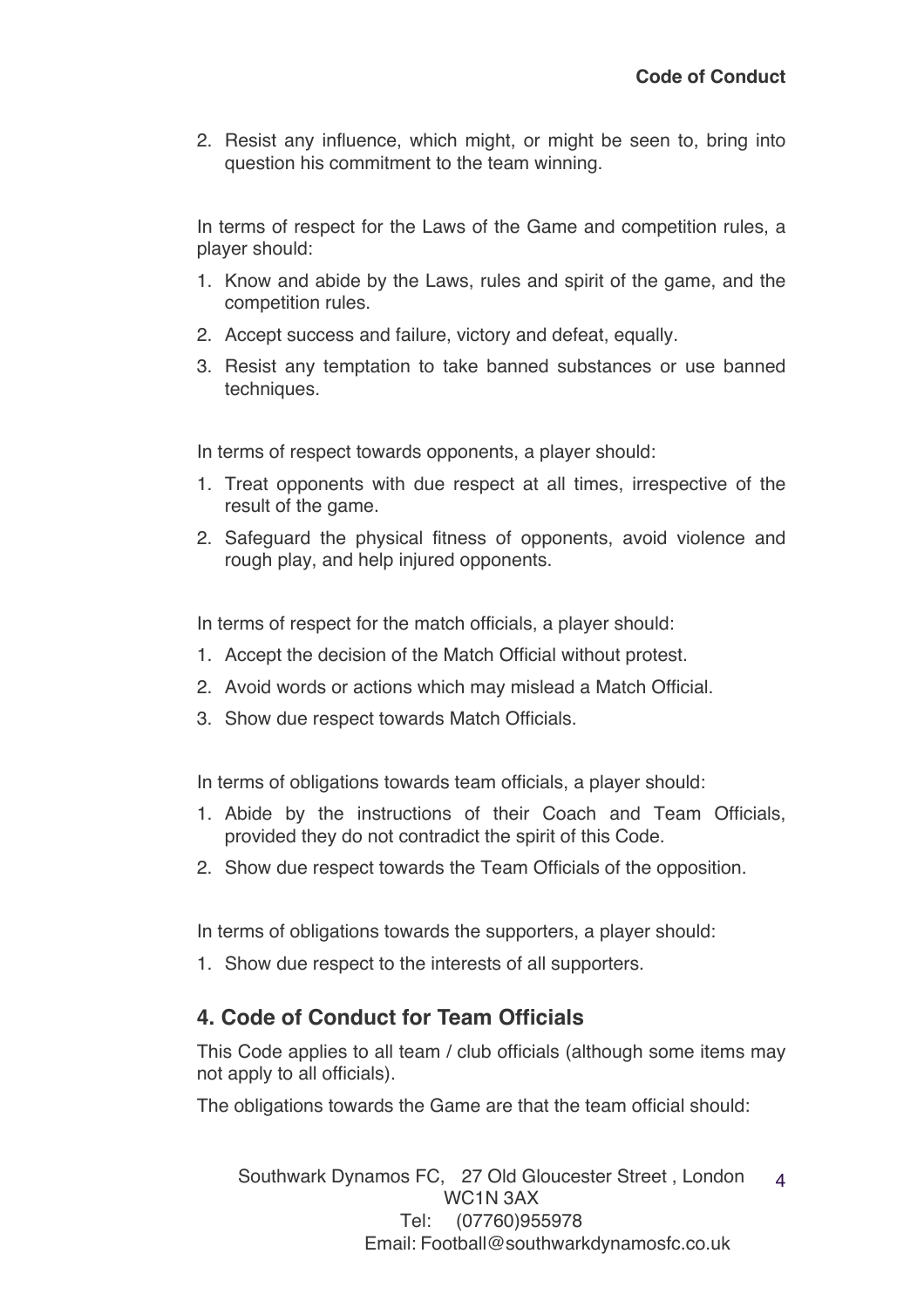- 1. Set a positive example for others, particularly young players and supporters.
- 2. Promote and develop his own team having regard to the interest of the Players, Supporters and reputation of the national game.
- 3. Share knowledge and experience when invited to do so, taking into account the interest of the body that has requested this rather than personal interests.
- 4. Avoid all forms of gamesmanship.
- 5. Show due respect to Match Officials and others involved in the game.
- 6. Always have regard for the best interests of the game, including where publicly expressing an opinion of the game and any particular aspect of it, including others involved in the game.
- 7. Not use or tolerate inappropriate language.

The obligations towards the team are that the team official should:

- 1. Make every effort to develop the sporting, technical and tactical levels of the club/team, and to obtain the best results for the team, using all permitted means.
- 2. Give priority to the interests of the team over individual interests.
- 3. Resist all illegal or unsporting influences, including banned substances and techniques.
- 4. Promote ethical principles.
- 5. Show due respect for the interests of the players, coaches and officials, their own club/team and others.

The obligations towards the supporters are that the team official should:

1. Show due respect for the interests of supporters.

In terms of respect towards the match officials, a team official should:

- 1. Accept the decisions of the Match Official without protest.
- 2. Avoid words or actions that may mislead a Match Official.
- 3. Show due respect towards Match Officials.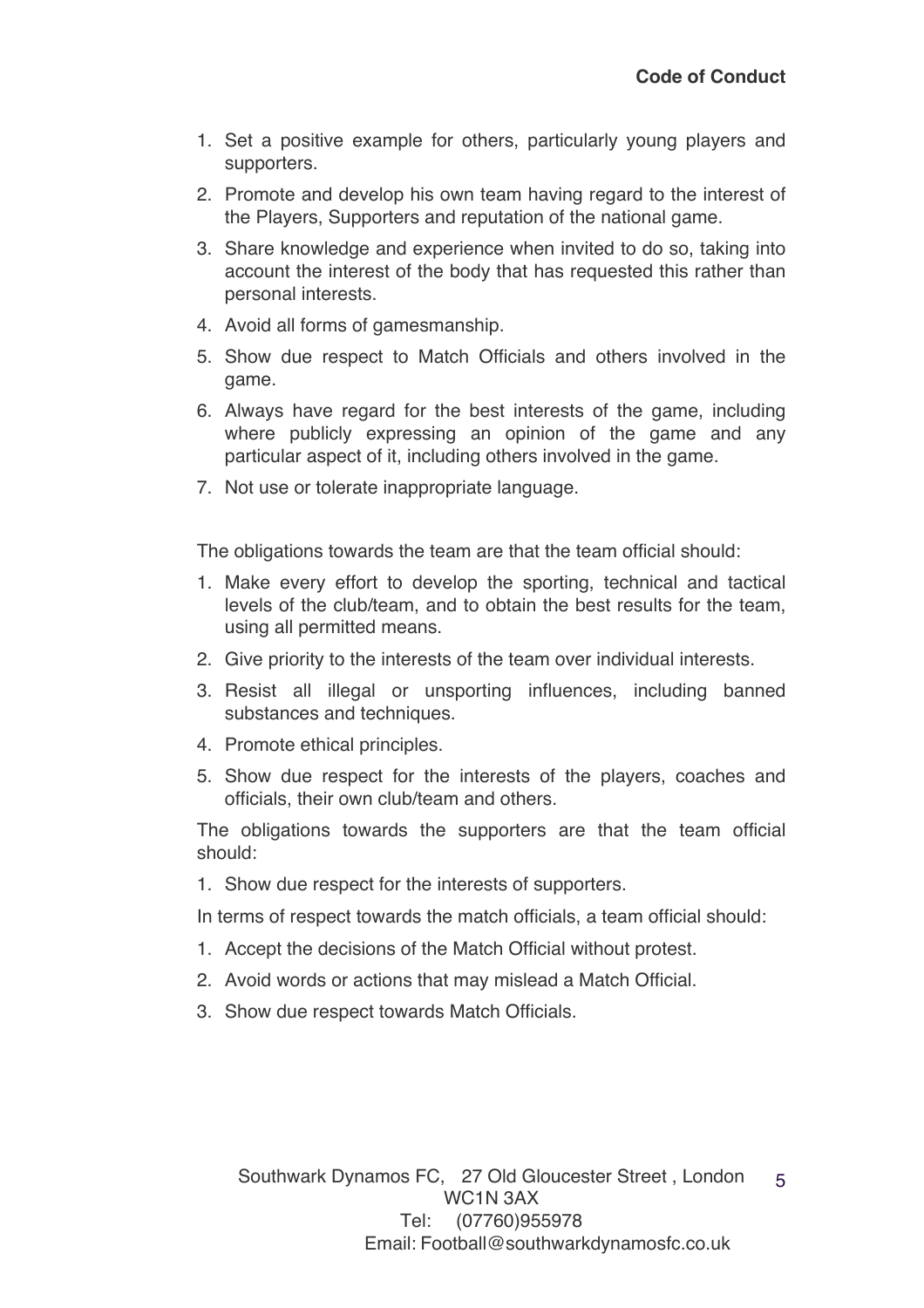#### **5. Code of Conduct for Parents / Spectators**

Parents / Spectators have a great influence on children's enjoyment and success in football. All children play football because they first and foremost love the game; it's fun. It is important to remember that however good a child becomes at football within your club it is important to reinforce the message to parents / spectators that positive encouragement will contribute to:

- 1. Children enjoying football.
- 2. A sense of personal achievement.
- 3. Self-esteem.
- 4. Improving the child's skills and techniques.

A parent's / spectator's expectations and attitudes have a significant bearing on a child's attitude towards:

- 1. Other players.
- 2. Officials.
- 3. Managers.
- 4. Spectators.

Ensure that parents / spectators within your club are always positive and encouraging towards all of the children not just their own. Encourage parents / spectators to:

- 1. Applaud the opposition as well as your own team.
- 2. Avoid coaching the child during the game.
- 3. Not to shout and scream.
- 4. Respect the referee's decision.
- 5. Give attention to each of the children involved in football not just the most talented.
- 6. Give encouragement to everyone to participate in football.

Ensure that parents / spectators within your club agree and adhere to your club's Code of Conduct and Child Protection Policy.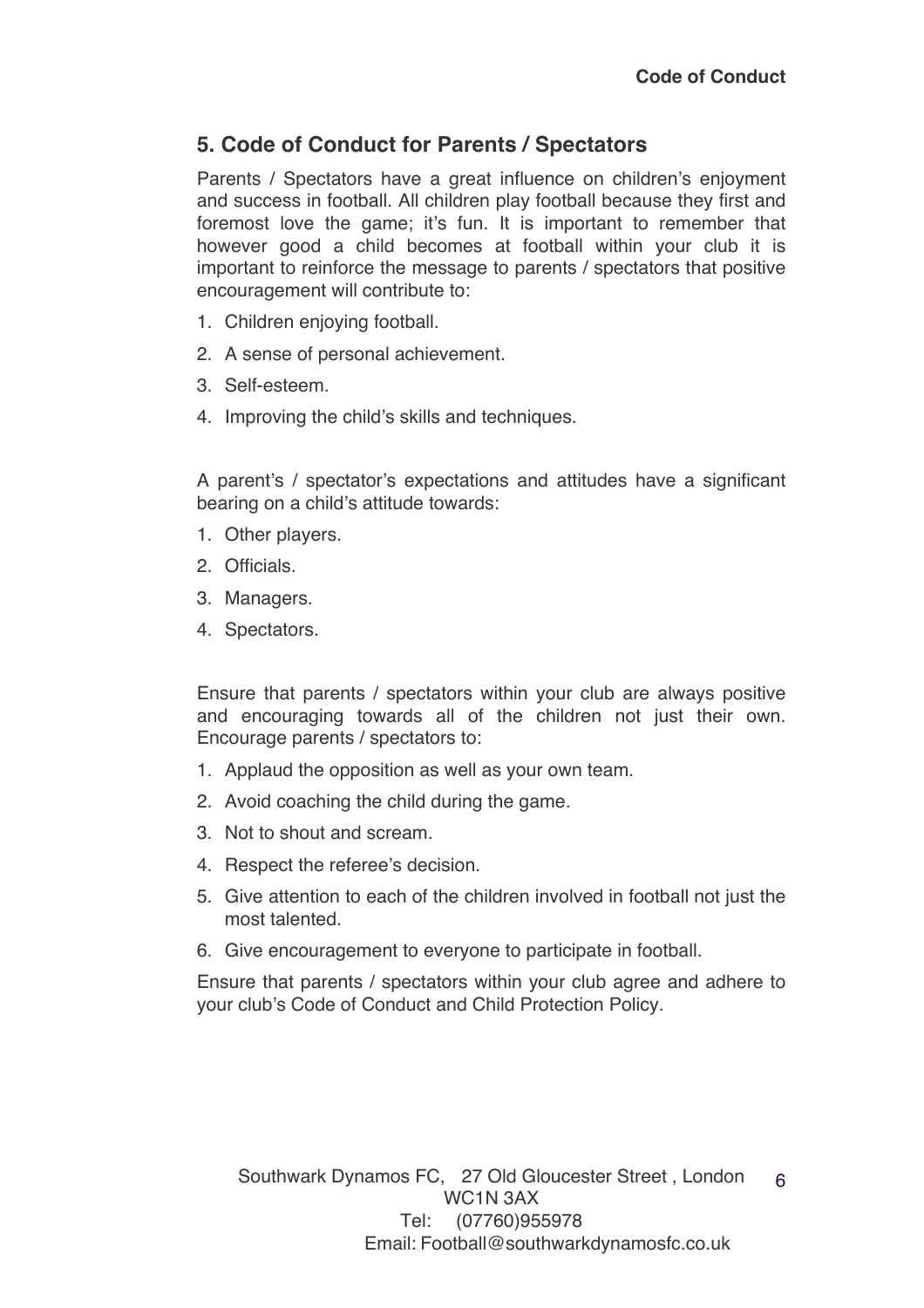#### **6. Anti-Discrimination and Equal Opportunities Policies for Clubs**

As the governing body of the game, The Football Association is responsible for setting standards and values to apply throughout the game at every level.

Football belongs to, and should be enjoyed by, everyone equally. Our commitment is to eliminate discrimination whether by reason of gender, sexual orientation, race, nationality, ethnic origin, colour, religion or ability and to encourage equal opportunities.

#### **7. Southwark Dynamos FC Anti Discrimination Policy**

Southwark Dynamos Football Club is responsible for setting standards and values to apply throughout the club at every level. Football belongs to and should be enjoyed by everyone, equally. Our commitment is to confront and eliminate discrimination whether by reason of sex, sexual orientation, race, nationality, ethnic origin, colour, religion or disability.

Equality of opportunity at Southwark Dynamos Football Club means that in all our activities we will not discriminate or in any way treat anyone less favourably, on grounds of sex, sexual orientation, race, nationality, ethnic origin, colour, religion or disability.

This includes:

- The advertisement for volunteers.
- The selection of candidates for volunteers.
- Courses.
- External coaching and education activities and awards.
- Football development activities.
- Selection for teams.
- Appointments to honorary positions.

Southwark Dynamos Football Club will not tolerate sexual or racially based harassment or other discriminatory behaviour, whether physical or verbal, and will work to ensure that such behaviour is met with appropriate action in whatever context it occurs.

Southwark Dynamos football Club is committed to the development of the programme of ongoing training and awareness raising events and activities, in order to promote the eradication of discrimination within its own organisation, and within football as a whole.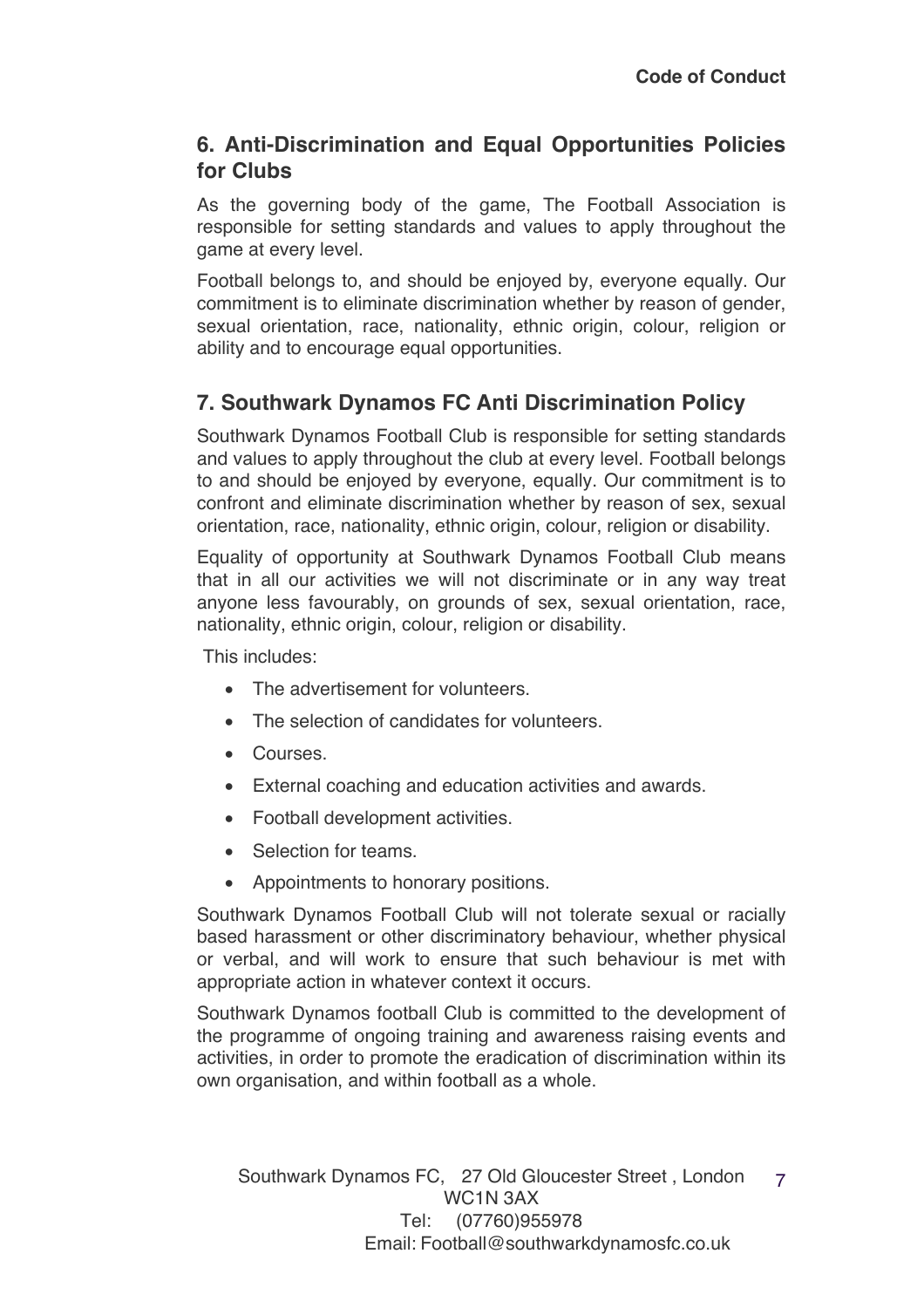#### **8. Southwark Dynamos FC Equal Opportunities Policy**

Southwark Dynamos Football Club is committed to a policy of equal treatment of all members and requires all members of whatever level or authority, to abide and adhere to this general principle and the requirements of the Codes of Practice issued by the Equal Opportunities Commission and Commission for Racial Equality.

All members are expected to abide by the requirements of the Race Relations Act 1976, Sex Discrimination Act 1986 and Disability Discrimination Act 1995. Specifically discrimination is prohibited by:

- Treating any individual on grounds of gender, colour, marital status, race, nationality or ethnic or national origin, religion, sexual orientation or disability less favourably than others.
- Expecting an individual solely on the grounds stated above to comply with requirement(s) for any reason whatsoever related to their membership, which are different from the requirements for others.
- Imposing on an individual, requirements, which are in effect more onerous on that individual than they are on others. For example, this would include applying a condition which makes it more difficult for members of a particular race or sex to comply than others not of that race or sex.
- Victimisation of an individual.
- Harassment of an individual, by virtue of discrimination.
- Any other act or omission of an act, which has as its effect the disadvantaging of a member against another, or others, purely on the above grounds. Thus, in all the Club's recruitment, selection, promotion and training processes, as well as disciplinary matters, it is essential that merit, experience, skills and temperament are considered as objectively as possible.

Southwark Dynamos Football Club commits itself to the immediate investigation of any claims of discrimination on the above grounds and where such is found to be the case, a requirement that the practice cease forthwith, restitution of damage or loss (if necessary) and to the investigation of any member accused of discrimination.

Any member found guilty of discrimination will be instructed to desist forthwith. Since discrimination in its many forms is against the Football Club's policy, any members offending will be dealt with under the disciplinary procedure.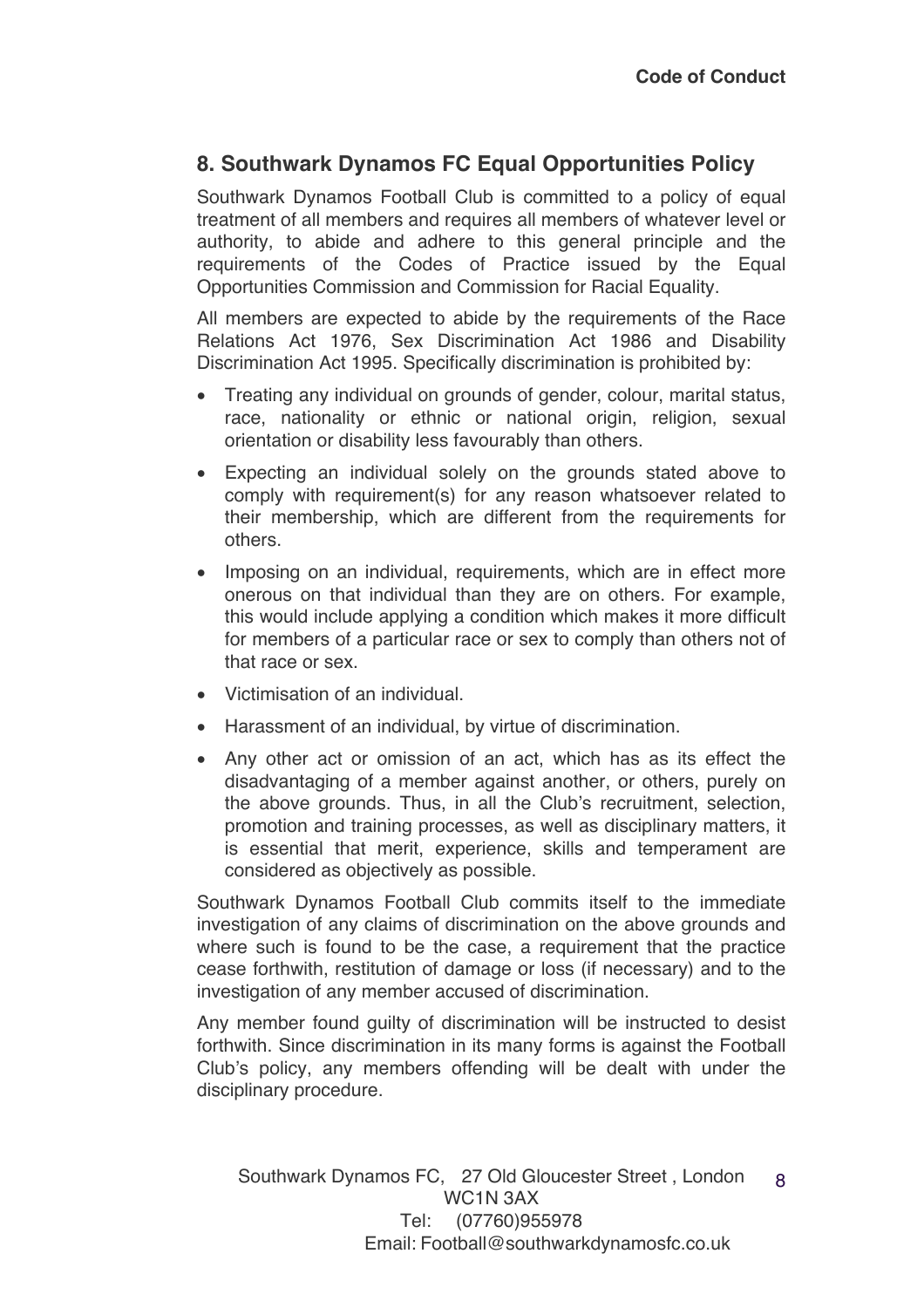The Football Club commits itself to the disabled person whenever possible and will treat such members, in aspects of their recruitment and membership, in exactly the same manner as other members. The difficulties of their disablement permitting assistance will be given, wherever possible to ensure that disabled members are helped in gaining access. Appropriate training will be made to such members who request it.

#### **9. Club Complaints Procedure**

In the event that any member feels that he or she has suffered discrimination in any way, or that the Club Policies, Rules or Code of Conduct have been broken, should follow the procedures below.

- 1. They should report the matter to the Club Secretary or another member of the Committee. Your report should include:
	- i Details of what, when, and where the occurrence took place.
	- ii Any witness statement and names.
	- iii Names of any others who have been treated in a similar way.
	- iv Details of any former complaints made about the incident, date, when and to whom made.
	- v A preference for a solution to the incident.
- 2. The Club's Management Committee will sit for any hearings that are requested.
- 3. The Club's Management Committee will have the power to:
	- i Warn as to future conduct
	- ii Suspend from membership
	- iii Remove from membership any person found to have broken the Club's Policies or Codes of Conduct.

#### **10. Goalpost Safety Guidelines**

The Football Association, along with the Department for Culture, Media and Sport, the Health and Safety Executive and the British Standards Institution, would like to draw your attention to the following guidelines for the safe use of goalposts. Too many serious injuries and fatalities have occurred in recent years as a result of unsafe or incorrect use of goalposts. Safety is always of paramount importance and everyone in football must play their part to prevent similar incidents occurring in the future.